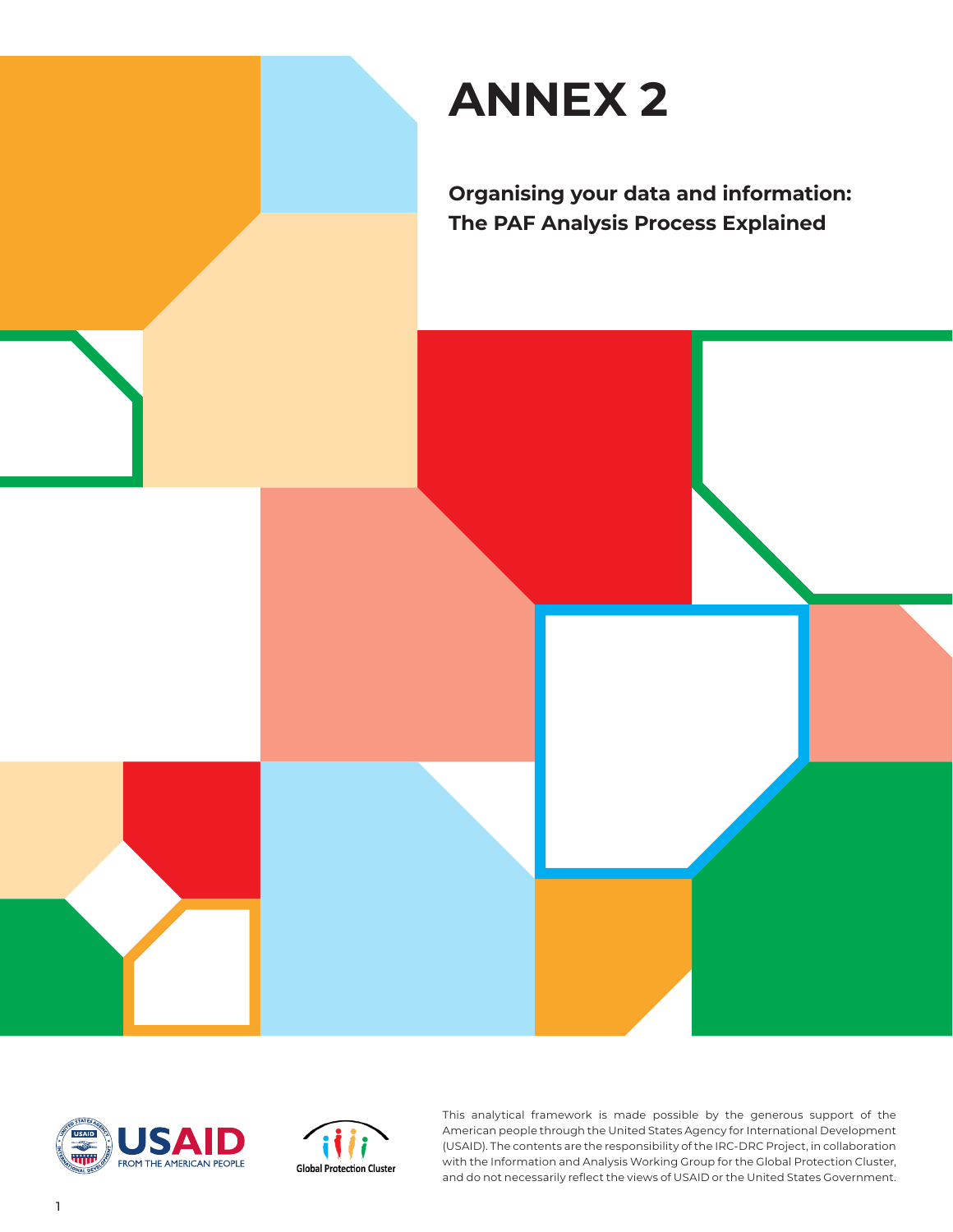# **The PAF Analysis Process Explained**

This annex, *Organising your data and information: the PAF Analysis Process Explained*, describes how to apply the PAF in practice, principally in terms of organising data and information. "Data" is a collection of facts, such as numbers, measurements or observations. "Information" is facts or details about a subject (PIM Common Terminology, 2018).

For each of the four PAF pillars, this annex addresses five questions (Figure A2.1).

### Figure A2.1 **Questions to ask for each PAF pillar**



Why is this important?



What key questions to ask?



What to explore? What do we



conclude?



What can other sectors and disciplines provide?

The four pillars are:

- Context
- Current threats to the population
- Threat's effects on the population
- Existing capacities to address protection threats.

The suggested starting point is to identify an individual protection threat and build from there. Relevant data and information should include details of the geographic locations where the threat is present, the population groups affected, the consequences of the threat, and the capacities present to address the threat. There may be several protection threats in the given context, which you may need to prioritise to ensure the analysis is appropriately focused.

The PAF pillars guide the organisation of data and information. A glossary of key concepts and a description of the pillars can be found in the Introduction and Annex 1, respectively. Figure A2.2 illustrates the process of structuring data and information. It emphasises that you should organise and interpret data and information as an ongoing and cyclical process, starting with identifying the threat.

### Figure A2.2 **Logical process to organise data and information**



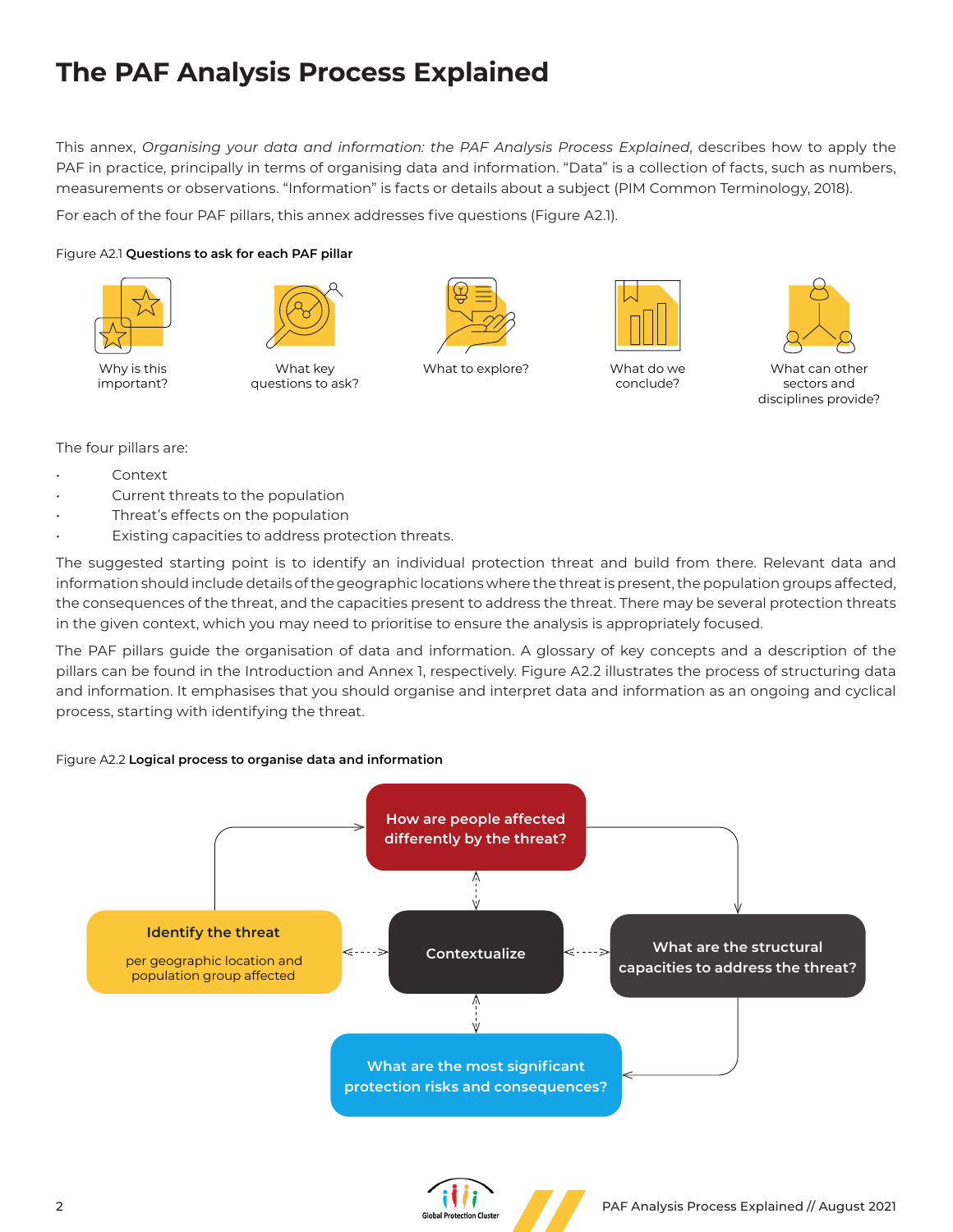The suggested analytical questions guide the process of reflection and adaptation to a context, once you have organised the relevant data and information. The "What Key Questions to Ask" sections of this guidance draw out some important reflection questions for each pillar; however, more granular questions can be found in the Analysis Plan tab of Appendix 1.

#### Figure A2.3 **Example of how to approach the PAF**

Figure A2.3 provides an example of how specific PAF resources may be useful at key reflection moments.

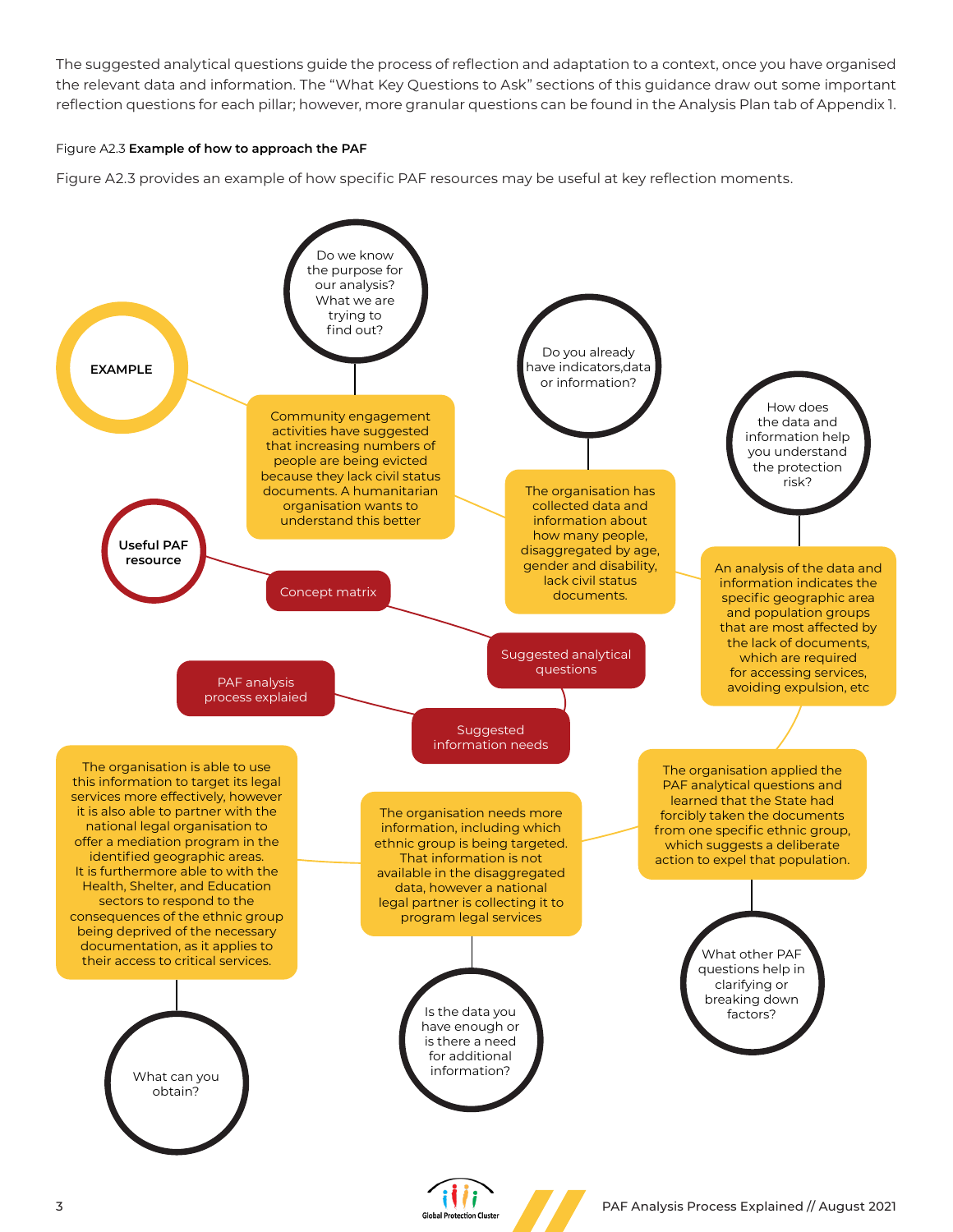# **Pillar: Context**



Why is this important? To appropriately respond to protection risks, we must identify and analyse the factors and root causes driving the protection risks.<sup>1</sup>

Information should be analysed across three sub-pillars (Figure A2.4). Remember that the analytical process is a cycle. Data and information related to context sub-pillars must be regularly examined to support conclusions from your protection analysis.

#### Figure A2.4 **Context: sub-pillars**



## **Conflict and/or hazard history**



What key questions to ask?

- Identify and analyse historic data or trends that show protection threats and the consequences of those threats to specific population groups or geographic areas. For a list of more detailed questions related to conflict and/or hazard history, see the Analysis Plan tab in Appendix 1.
	- What can historical data reveal about recurring protection threats and/or factors that inhibit or enable access to services?
	- What are the power dynamics and social relations between actors responsible for protection threats and the civilian population? Consider tensions, existing negotiation processes, conflict resolution mechanisms, accountability structures, etc.
- What aspects of peace and stability processes (formal and/or informal) impact population groups and geographic locations? Are these impacts positive or negative?

## **Political and socio-economic landscape**

Identify and analyse the political and socio-economic situation and trends which influence the protection risks. Focus on the factors which may drive, exacerbate or reduce protection threats. Also consider the factors which effect individual or community coping or risk-reduction capacities. While information can be area-based, national level information is still important in understanding area-based dynamics.

- Are there specific political, social or economic factors that aggravate or mitigate threats to specific population?
- Which stakeholders and/or power dynamics drive or enable specific protection threats?
- What mechanisms, systems or channels of participation, voice and accountability are available to specific population groups? For example, inclusive and participatory budgeting and local development processes, electoral politics, civic organisations that advocate on behalf of the community.

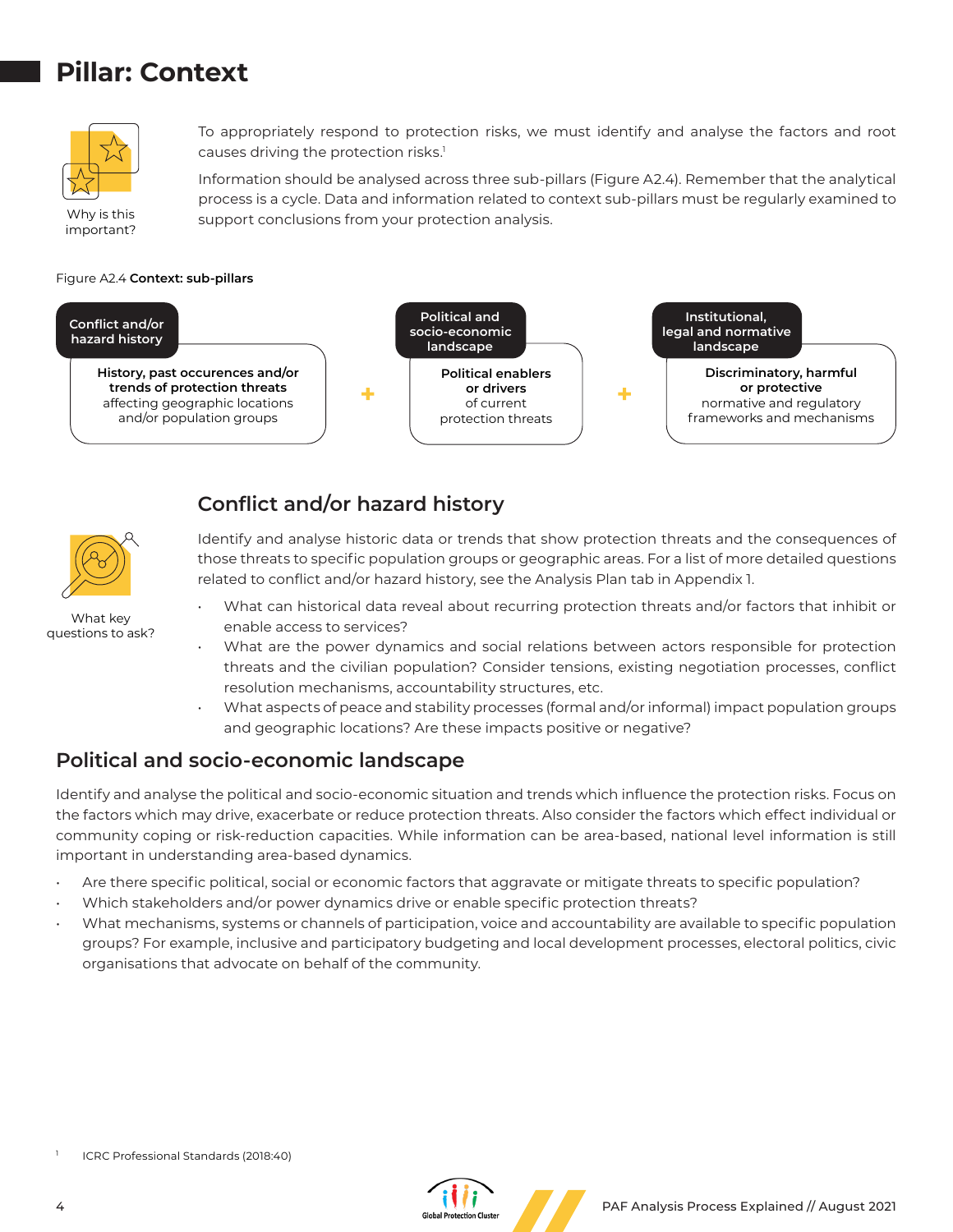## **Institutional, legal and normative landscape**

Identify and analyse the laws, regulations and social practices that may trigger or worsen specific protection threats. Also identify and analyse the aspects of these laws, regulations and practices which may reduce protection threats. Consider that while a protective law or regulatory framework may be in place, the mechanisms to actually enforce it may not be working.

- What formal and informal laws, regulations, norms or social practices affect the population (harmful, discriminatory or protective mechanisms)?
- Are there specific national laws that drive protection threats? Are there laws missing that could prevent or reduce protection threats?
- Are there other social, religious or cultural norms or practices that drive protection threats?



What do we conclude?



disciplines provide?

While analysis often does not always follow a linear approach, a contextual understanding helps identify and understand key threats, the effects of the threats on the population, and capacities to address the threat (see Figure A2.2). Data and information organised within this pillar helps to define and clarify assumptions behind a protection risk. It can therefore help to inform how to address the problem. Before beginning the context analysis, identify existing data and information which will help you to further articulate your information needs. The majority of the context analysis does not require primary data collection, but rather the collection and organisation of existing information about specific protection threats. Consult relevant cultural experts, along with data and thematic experts (such as historians, anthropologists, context experts, civil society actors).<sup>2</sup> Your analysis of the harmful, discriminatory and/or protective contextual factors will inform the conclusions within the other PAF pillars. You will look at conclusions from each pillar together to inform your understanding of the situation as a whole.

Data and information which helps you understand the context in which protection risks occur may come from different sectors and disciplines.

Potential data and information sources include:

- analyses of national fragility (OECD, think tanks, etc.)
- trends (universities, national NGOs, policy research institutes, HNOs/HRPs)
- legal analysis (monitoring reports about legal services, IHL/IHRL actors, etc.)
- national and local opinions (civil society leaders, think tanks or research institutes, local colleagues, etc.).

For a more detailed description of designing for analysis, see Step A in the Analysis Workflow tab in Appendix 1.

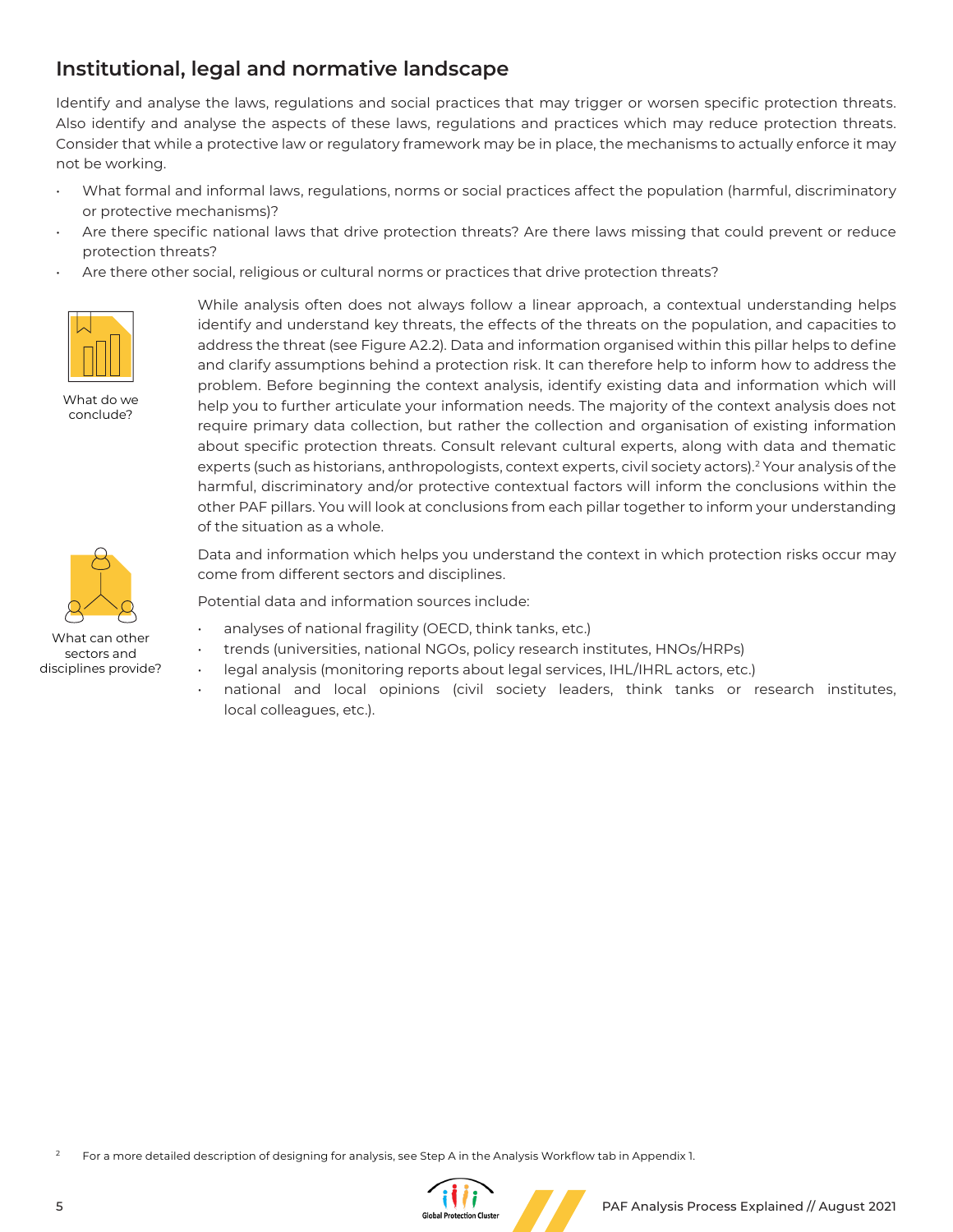# **Pillar: Current threats to the population**



It is important to analyse the role of key individuals and institutions, including State and non-State actors, their roles and responsibilities and what drives their behaviours and attitudes. This lets you understand who has influence over a specific threat, including rights violations and abuses. Note that *responsibility* may involve actions of commission (deliberate action) and omission (failure to act).

Why is this important?

To identify the threat, we must understand the nature of the threat itself, who/what is responsible for that threat and the origins of the threat (Figure A2.5).

#### Figure A2.5 **Current threats to the population: sub-pillars**



## **Protection threats**



What key questions to ask?

Identify and analyse the human activities or products of human activities causing harm to the population. Carefully consider data and information to identify whether a particular issue is the protection threat itself, or the effect of the protection threat. For example, a threat may be arbitrary denial or deprivation of nationality to a specific minority group, and the effect might be that group's lack of access to certain civil status documents. Another example of a threat is a non-State armed group abducting children, which results in children not attending school to avoid the threat of abduction. For additional examples, see the Concepts Matrix tab in Appendix 1.

- What are the threats currently resulting in violence, coercion or deliberation deprivation to affected populations? In which geographic locations?
- Is the threat an individual behaviour or action, an organisation or group practice, a non-governmental or governmental policy?

## **Main actors responsible for the threat**

Identify and analyse the behaviours, practices or policies behind a specific protection threat. These may include the behaviours of the actor(s) causing direct harm to the population, the actor(s) with specific responsibilities to protect, and the actor(s) with a positive or negative influence on the threat occurring. Specific questions should guide the identification of *who? what?* and *why?* such as:

- Who are the actors directly causing the threat? What are their motivations and incentives related to their actions? Is there a specific relationship between the actors committing the direct action and the affected people? Is this relationship the product of context level trends, such as patterns in ethnic discrimination?
- Is the actor with the responsibility to address, mitigate or prevent harm doing all it can within its capacity? If no, why not? If yes, why do the threats, violations or abuses continue?

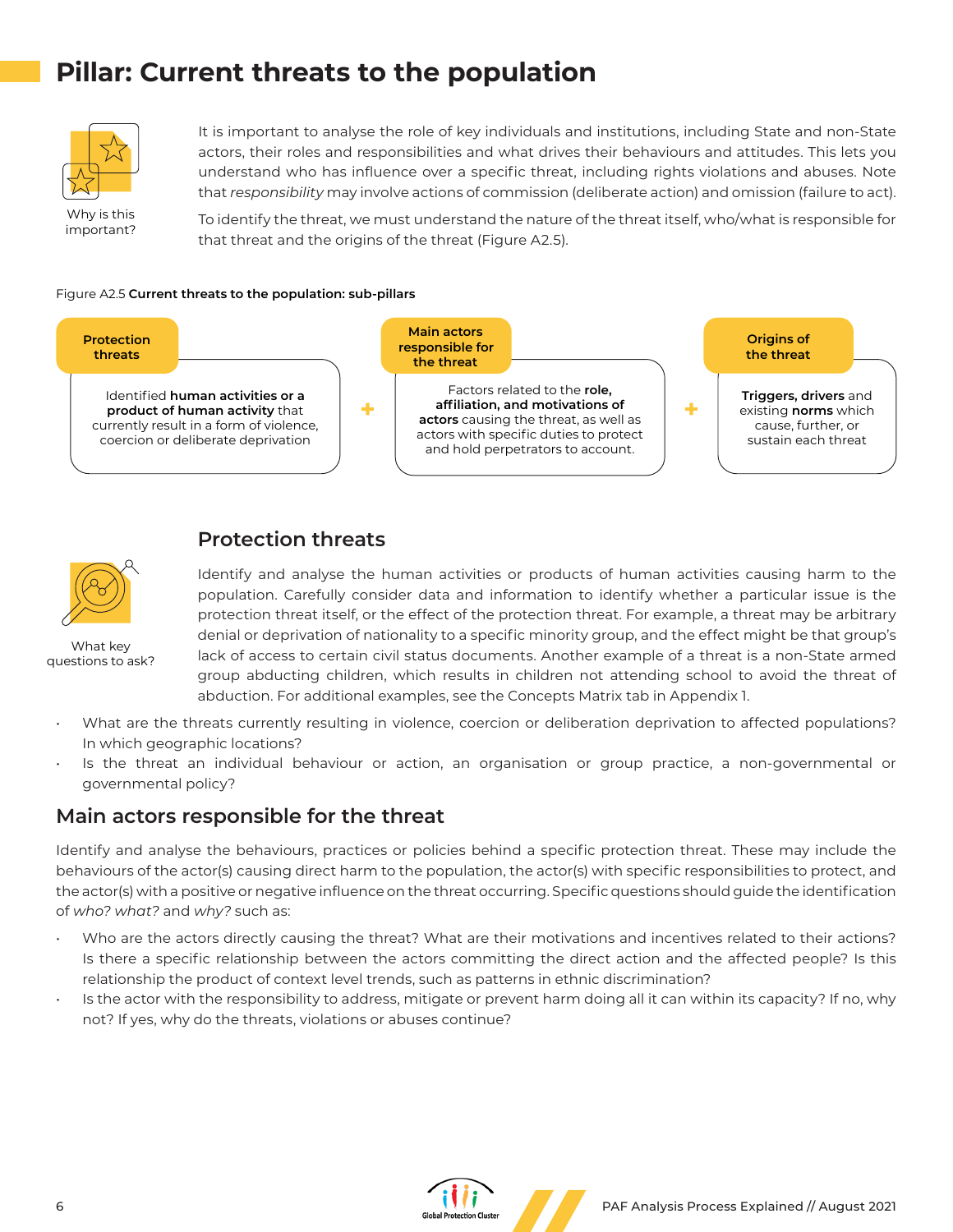## **Origins of the threat**

Identify and analyse the specific root causes and triggers of the protection threat. Use this information to understand the best strategy to respond to the protection threat by addressing the drivers of the threat as well as the immediate consequences and impact on the population.

• What is the nature of the protection threat (that is, are they deliberate, coordinated or opportunistic)?

What factors drive the behaviours of actors directly causing the threat or actors that have influence over the threat? • How has the threat, or the actors' behaviours, motivations or tactics changed over time?



What to explore?

The Concepts Matrix tab in Appendix 1 provide general definitions of protection threats and aims to bring clarity to different protection concepts and how they relate to the aspects of the protection risk equation and different legal (human rights and international humanitarian law) frameworks. Each protection threat in the Concepts Matrix tab is an act of either violence, coercion or deliberate deprivation, and each links to a corresponding right under human rights law and humanitarian law, when possible. The linkages with legal frameworks can help you determine when and how to implement specific risk-reduction strategies focused on response, mitigation and environment building (in alignment with the Protection Egg model).<sup>3</sup> A suggested process to use this pillar is as follows:

- 1. Analyse the protection threats one at a time. Be specific and avoid generalising protection threats. Use the Analysis Plan and Concepts Matrix tabs in Appendix 1 to guide organisation of the data.
- 2. If necessary, revise the defined protection threat in the Concepts Matrix according to your context or add those which might be missing, because the list is not exclusive.
- 3. Depending on your geographical area of focus, you might identify threats that apply to a specific location or a wider geographic area. Consider whether the factors causing, furthering, or sustaining the threat differ depending on how localised the threat is, or if there are more macro factors affecting the threat. Furthermore, remember to regularly update your analysis because it may be that the threat's driving factors and dynamics evolve over time.

The analytical conclusions from analysis of the Current Threats to the Population will clearly identify violations and abuses across different geographic locations and population groups. Reaching initial conclusions about patterns of violence, coercion and/or deliberate deprivation, and the role of all the actors involved (State and non-State), is an important step to understanding protection risks as well as the most appropriate strategies for addressing them.

Data and information which helps you understand the protection threat may come from different sectors and disciplines.



What do we conclude?

What can other sectors and disciplines provide?

Potential data and information sources include:

- role and actions of local authorities (national colleagues, CBOs/NGOs, affected population)
- political analysis (protection of civilians data, universities, policy research institutes, etc.)
- governance information about the health and accountability of institutions (developmental programmes, capacity-support programmes, etc.)
- conflict-analysis data (peace-building programmes, human rights monitoring, etc.).

The Protection Egg is a graphic representation of three levels of action in response to abuse: halting its occurrence, working alongside the victims, and promoting lasting changes in the environment to diminish the likelihood of recurrence (ICRC Professional Standards, 2018:8).

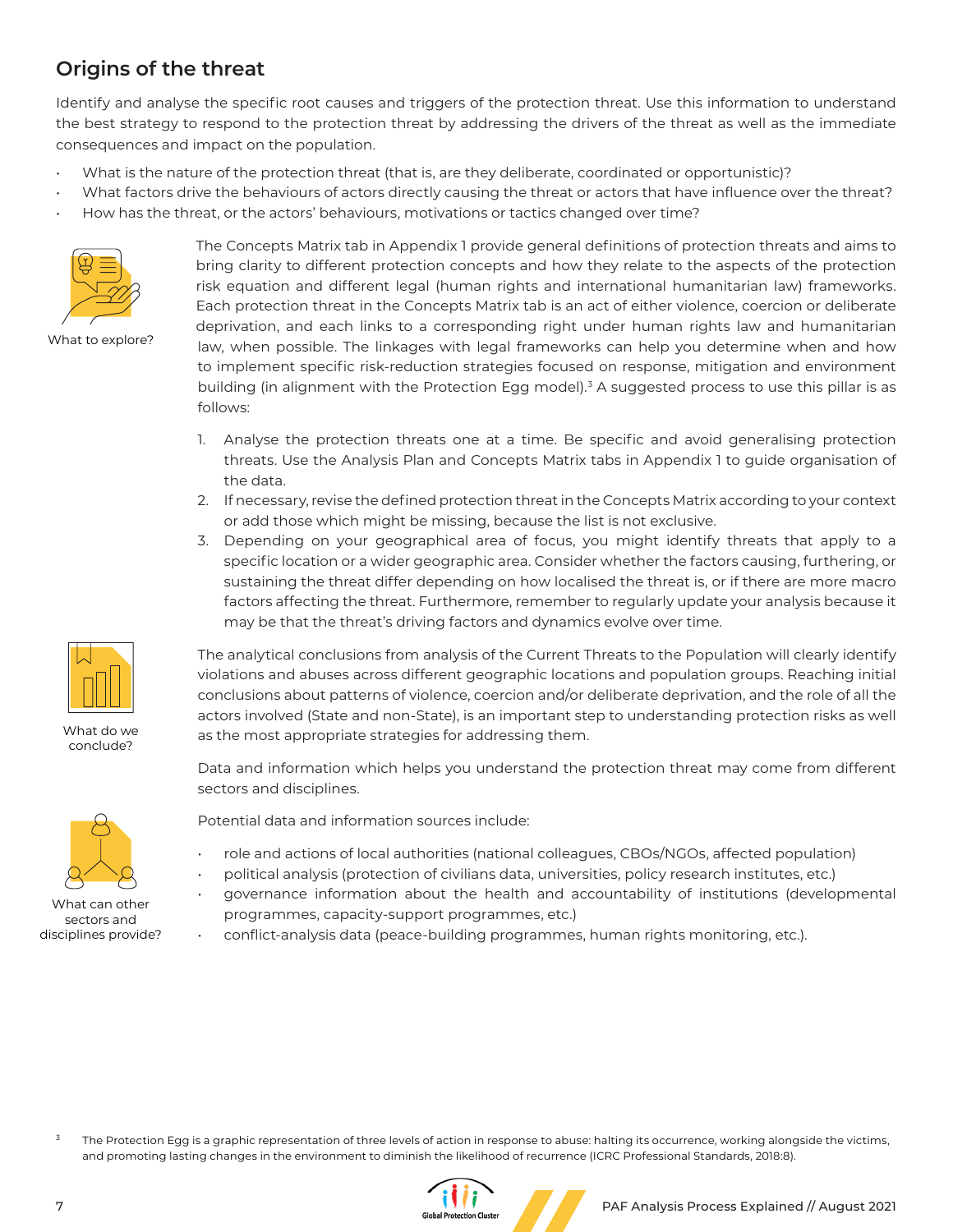# **Pillar: Analyse the threat's effects on the population**



Why is this important? It is important to ensure we get a full, context-driven understanding of who is at risk in any given context, as there are so many factors that might put some people and groups more at risk in certain contexts than others. Analysis should consider the different ways that the threat may affect particular population groups.

People may be more exposed to certain threats due to the physical location of population groups, the activities that different populations may carry out (including the time and place in which they are undertaken), and the level of access to resources and/or services. How people are affected by specific threats is also shaped by gender, age, disability, sexual orientation, language, access to resources, social, ethnic, religious or political affiliation or other factors specific to context.4 Figure A2.6 shows the three sub-pillars:

#### Figure A2.6 **Analyse the threat's effects on the population: sub-pillars**



## **Characteristics of the affected population**



What key questions to ask?

The protection analysis should support your understanding of precisely what makes a population group in a specific geographic location vulnerable to the identified threat. Note that people differ in their exposure to a threat depending on the different identities that they hold or the identities that may be ascribed to them, such as their social group, gender, ethnicity and age. Vulnerability should not be considered fixed or static.

- Who is impacted by the threat? What are the specific characteristics of the different population groups affected by the threat (demography, location, movements and exposure)?
- How are people differently affected? Are some people more at risk of harm, less able to cope or more urgently affected by the threat?

### **Consequence of the threat**

The analysis of the population characteristics should guide your understanding of why and how each threat affects that population. The effect of a threat on different population groups can take many forms, and the following questions may reveal how affected people experience threats, and how multiple threats may be interlinked:

- What are the physical effects of the threat on the affected group?
- What are the social and psycho-social effects of the threat on the affected group?
- What are the legal or material effects of the threat on the affected group?

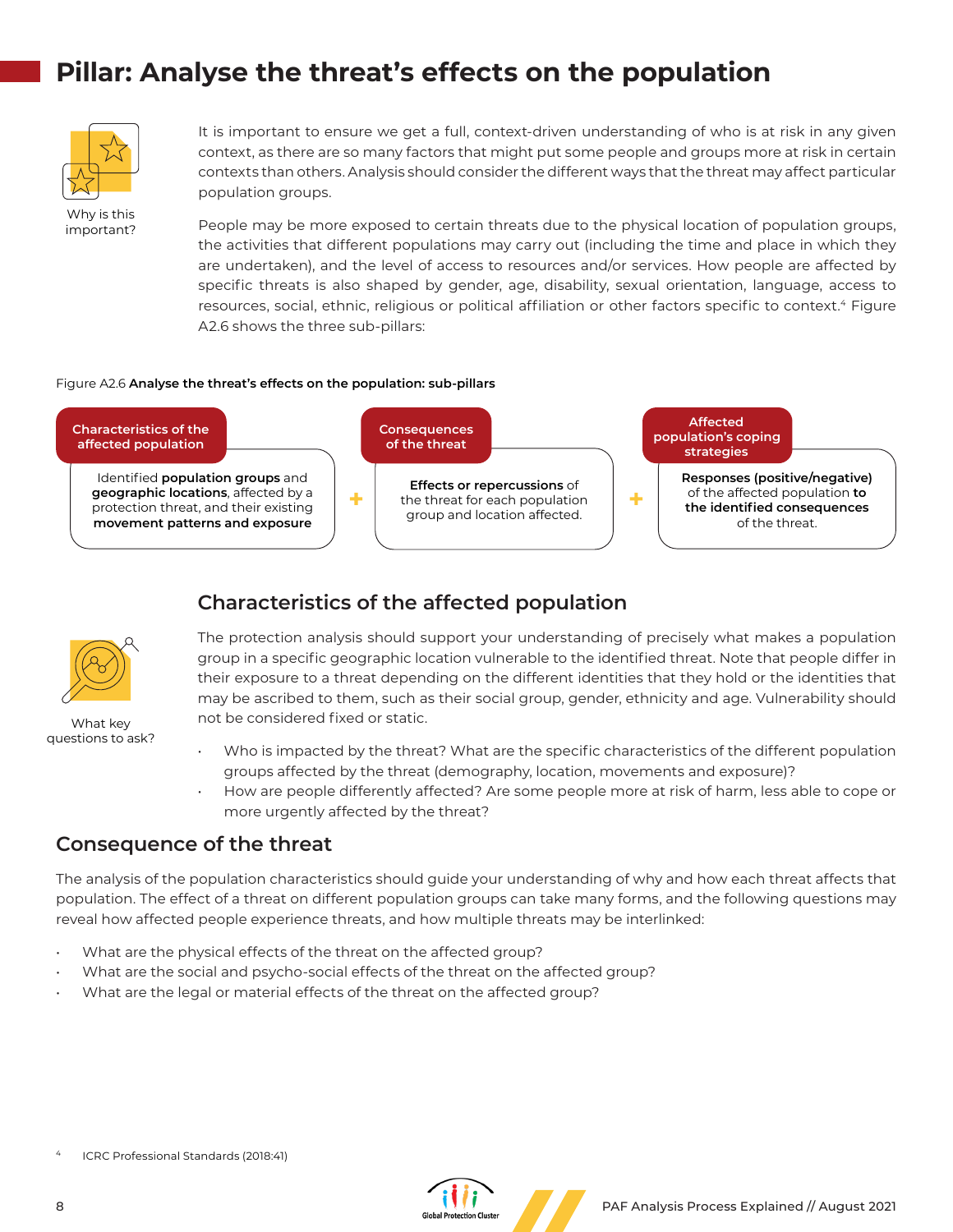## **Affected population coping strategies**

Information on how people cope with specific consequences of a threat should guide your understanding of the existing capacities to address protection threats. Knowing this will inform response strategies that build on existing strategies of affected people. Consider:

- What are the coping strategies of the population groups affected by the protection threats, and are they having positive or negative effects?
- How have people's experiences and perceptions of the threat changed over time?
- What perceptions, ideas, attitudes or beliefs drive the coping strategies of the different population groups affected by the threat? Do they change over time?



What to explore?

The causes of vulnerability are complex, multiple, over-lapping and dynamic. An intersectional lens enables you to move beyond assumptions and unconscious biases about pre-determined vulnerable groups. Intersectionality is an analytic framework that demonstrates how forms of oppression (such as racism, sexism, ableism) overlap, defining unique social groups. An intersectional approach assumes that harms and violations associated with disability, race and ethnicity, gender, or other identities cannot be understood sufficiently by studying them separately (IASC Guidelines on the Inclusion of People with Disabilities, 2019:10).

The analytical questions associated with this pillar should therefore be used to collect information to identify vulnerability related to the specific protection threat identified. Avoid generalising about which identity groups may be vulnerable as a whole.

A lot of general information on characteristics of the affected population and consequences of the threat may be available through secondary data, but it may not be sufficiently tailored to the specific threat identified. The information on consequences and the related information on how a population group is coping should always be reviewed alongside the information organised and analysed under the context and protection threat pillars. The combined information should help you determine specific factors of vulnerability (Figure A2.7) related to the identified threat and the priority effects on the population.

### Figure A2.7 **Reflection process to determine factors of vulnerability**



#### **FACTORS OF VULNERABILITY TO THE THREAT** (EXAMPLES):

- Individual characteristics
- Location characteristics
- Harmful or negative coping strategies
- Magnitude of consequence(s)
- Other population group or location factors

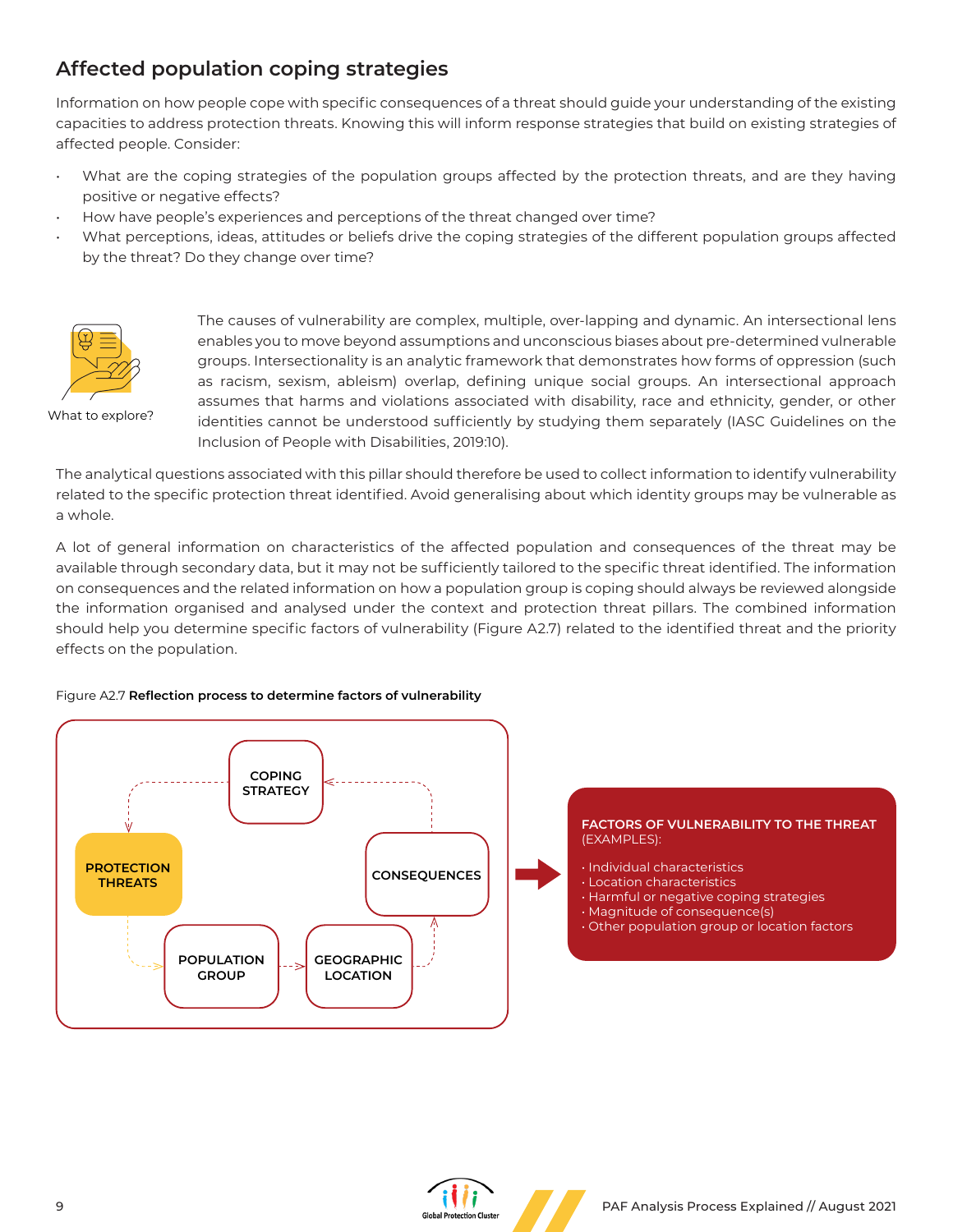#### A suggested process to use this pillar is as follows:

- 1. Identify affected population groups and geographic locations of focus, drawing from the analysis informed by the Context and Current Threats pillars.
- 2. Determine the connections between each identified protection threat and information on the characteristics of the affected population(s), the consequences of the threat and coping strategies of the affected population(s).
- 3. Consult the Concepts Matrix tabs in Appendix 1 to explore concepts that may be helpful for identifying factors of vulnerability and capacity.



What do we conclude?



What can other sectors and disciplines provide?

The threat's effects on the affected population pillar should provide analytical conclusions regarding current priority effects on the population's dignity, safety and well-being arising from specific violations and abuses per population group and geographic location. The analytical conclusions here should guide your understanding of which population groups and geographic areas to prioritise in any response strategy.

Data and information which helps you understand the threat's effects on the population may come from different sectors and disciplines.

Potential data sources which may support information needs include:

- humanitarian needs (HNO/HRP trends, MIRA, other-multi-sector, etc.)
- socio-economic data (Food Security Sector, poverty analysis programmes, cash programmes)
- material consequences (Housing, land, and property Area of Responsibility actors, Shelter Sector, etc.)
- social and psycho-social consequences (MHPSS, Health Sector, SGBV actors, Education Sector, etc.).

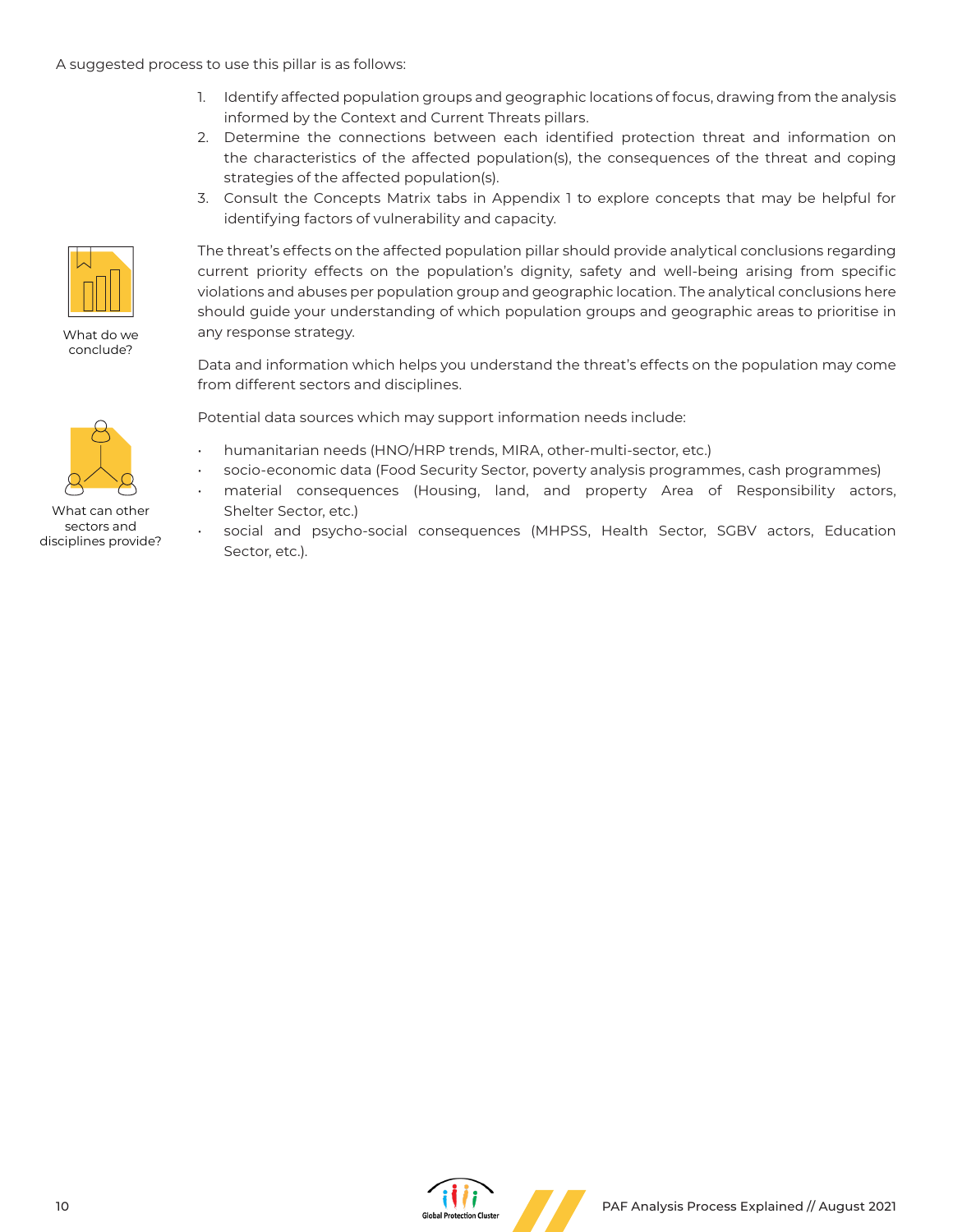# **Pillar: Existing capacities to address the threat**



The capacities to address protection threats combine multiple levels of capacity, from individual to institutional, at the local, national or international level. These capacities must be understood to ensure the most appropriate and impactful response strategy.

Why is this important? You need to understand where the gaps are within existing policies, actions and practices of actors and authorities responsible for the protection threat. You also need to understand the capacity, commitment and willingness of duty bearers to fulfil their obligations and address the problems.5 Figure A2.8 shows the three sub-pillars:

#### Figure A2.8 **Analyse the threat's effects on the population: sub-pillars**





What key questions to ask?

## **Capacities of the affected population**

Crisis affected individuals, their families, households and networks, are usually best positioned to respond to and mitigate the effects of threats through use of their knowledge, skills and resources. However, in many cases, affected populations are less able to use their capacities for different reasons (for example, lack of awareness about services, resources have been depleted, community networks have been cut off). Consider:

- What knowledge, skills, resources and strengths are people using to cope with a threats or to resist or mitigate the impact of a threat? Where/why are these capacities exhausted?
- Which capacities most effectively mitigate or respond to specific threats (and their consequences)?
- What existing capacities are not used and why? What capacities were used in the past but may be forgotten or inaccessible now?

### **Local mechanisms, systems, and actors**

In most cases, affected populations will have found ways to engage local leadership, pool their capacities, develop systems or approaches to managing threats at the group level. It is critical to understand this level of response in addition to the response efforts of humanitarian, national and international efforts. Consider:

- What is the combination of strengths and resources the population has or potentially has access to in their location?
- Has a leadership structure emerged that is making decisions, allocating resources or taking other protective action?
- What are the cultural, social, relational capacities or capacities related to services or specific actors? Which are functioning, available and/or used? How might they have changed over time?

Primary duty bearers are those who hold the primary obligation and responsibility to respect, protect and fulfil the rights of persons on their territory or under their jurisdiction or control. Under international law, authorities at all levels of government are primary duty bearers. In addition, all State and non-State parties to conflicts have additional responsibilities under IHL.(ICRC Professional Standards, 2018:11)

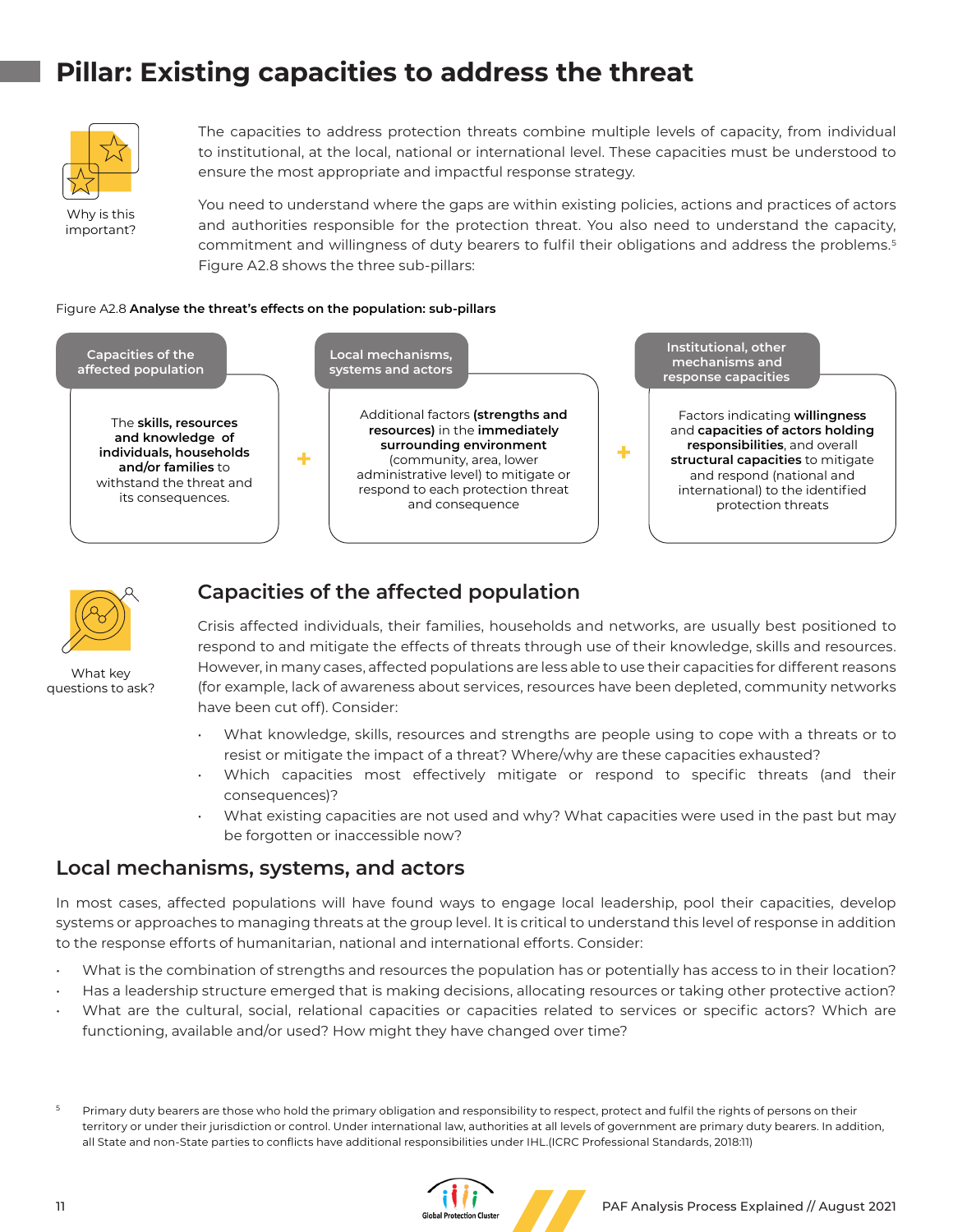## **Institutional, other mechanisms, and response capacities**

Assessing the overall capacities to address protection threats requires information to understand the extent to which the formal or informal duty bearers are willing or able to respond, as well as the capacity of other actors that have influence over the risk.

- To what extent is the duty-bearer/responsible body able or willing to intervene?
- What are existing national or formal mechanisms which address the threat? Are there other informal mechanisms to protect or to provide an effective remedy? What effects do these mechanisms have on the population?
- What are the current available humanitarian, developmental and international political or legal capacities and response mechanisms?
- How can the capacities, resources, and comparative advantages of other actors (including humanitarian, developmental, peace actors) be used to enhance existing capacities of affected people and local and national systems, and reduce threats and vulnerabilities to achieve protection outcomes?



Clear articulation of the institutional and response capacities of different actors is important to ensure your strategies don't overlook or duplicate existing capacities.

What to explore?

The analysis should help inform theories of change to support protection action along the three levels of action of the Protection Egg. The guidance below suggests how to organise the information under this pillar:

- 1. Always link the different aspects of capacity to the identified protection threat and specifically to each consequence of the threat identified per population group.
- 2. Consult the Concepts Matrix tab in Appendix 1 to explore concepts helpful for analyzing of existing vulnerabilities and capacities relating to the protection threat.
- 3. The previous pillar ("Threat's Effects on the Affected Population") includes a process to understand what makes a population group in a geographic location specifically vulnerable to the protection threat identified. This should help you understand the capacities which exist within that location and population group to mitigate the threat. There is an inverse relationship between capacities and vulnerabilities relating to any one threat. For example, a lack of access to information in a group's native language can increase that group's vulnerability to a particular threat while at the same time reducing their capacity to address the threat. Similarly, if information about the threat is available through multiple channels in their desired language, the group's capacity to deal with the threat is likely to be increased and their vulnerability to it will be decreased. This relationship between vulnerability and capacity is illustrated in the risk equation (Figure A2.9) and in Appendix 1.

### Figure A2.9 **Protection risk equation (adapted from InterAction)**



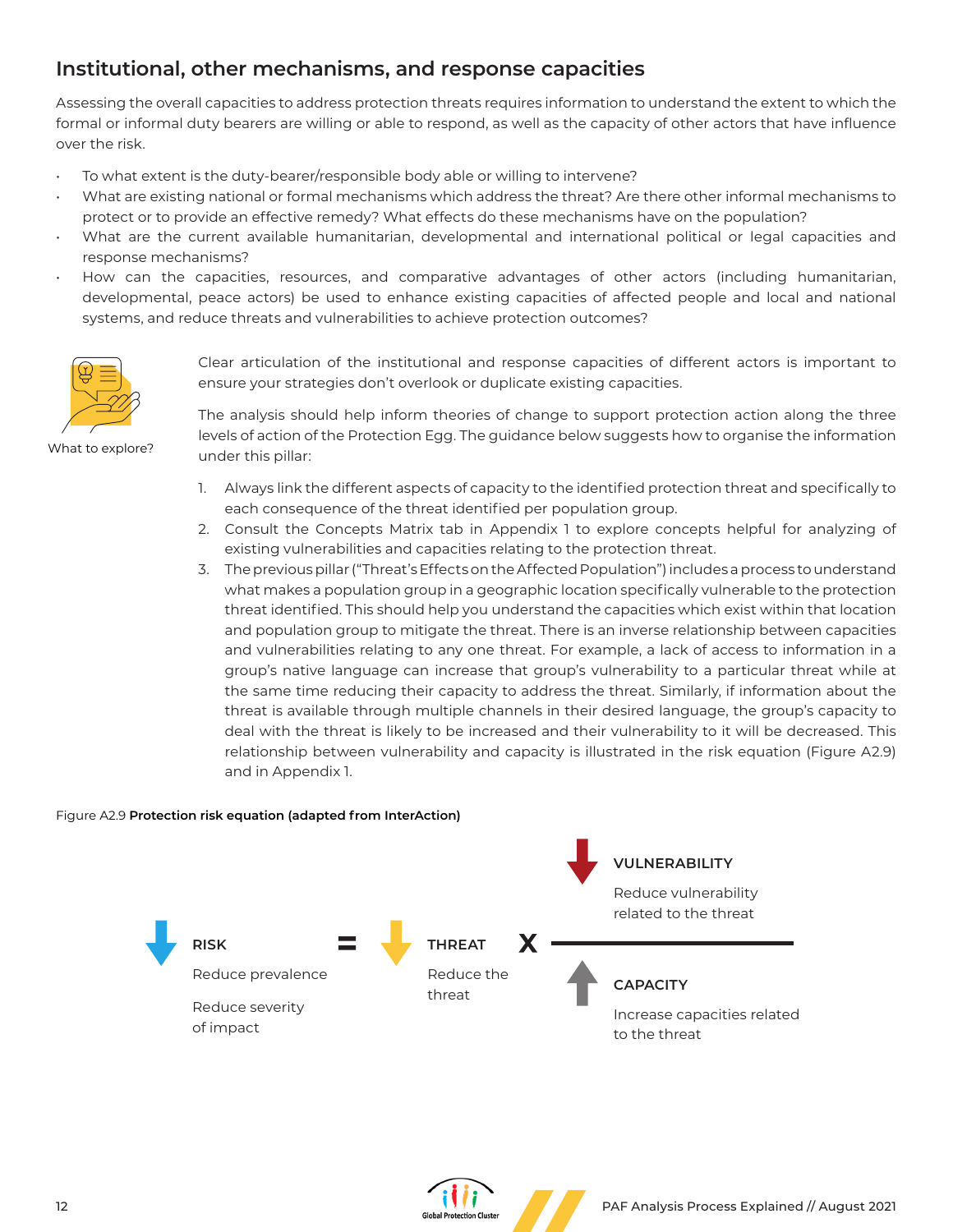

What do we conclude?

This pillar should provide analytical conclusions to clearly identify the current combination of people's capacities, local mechanisms, and structural and response capacity to address violations and abuses.

The protection analysis should guide your understanding of the most effective combination of efforts to address the current consequences of violations and abuses on the different population groups and geographic locations. This includes identifying existing gaps in capacity and response.

Data and information which helps you understand the existing capacities may come from different sectors and disciplines.

Potential data and information sources include:

- ongoing humanitarian programmes (HNO/HRP/humanitarian programmes tracking, referral status/reports, etc.)
- local "unregistered capacities" (local colleagues, CBOs/NGOs, diaspora networks, etc.)
- IHL/IHRL (HC/RC, IHL/IHRL actors, NGOs, etc.)
- local institutions and budget analysis (developmental programmes, capacity-support programme, intercluster data, etc.).



What can other sectors and disciplines provide?

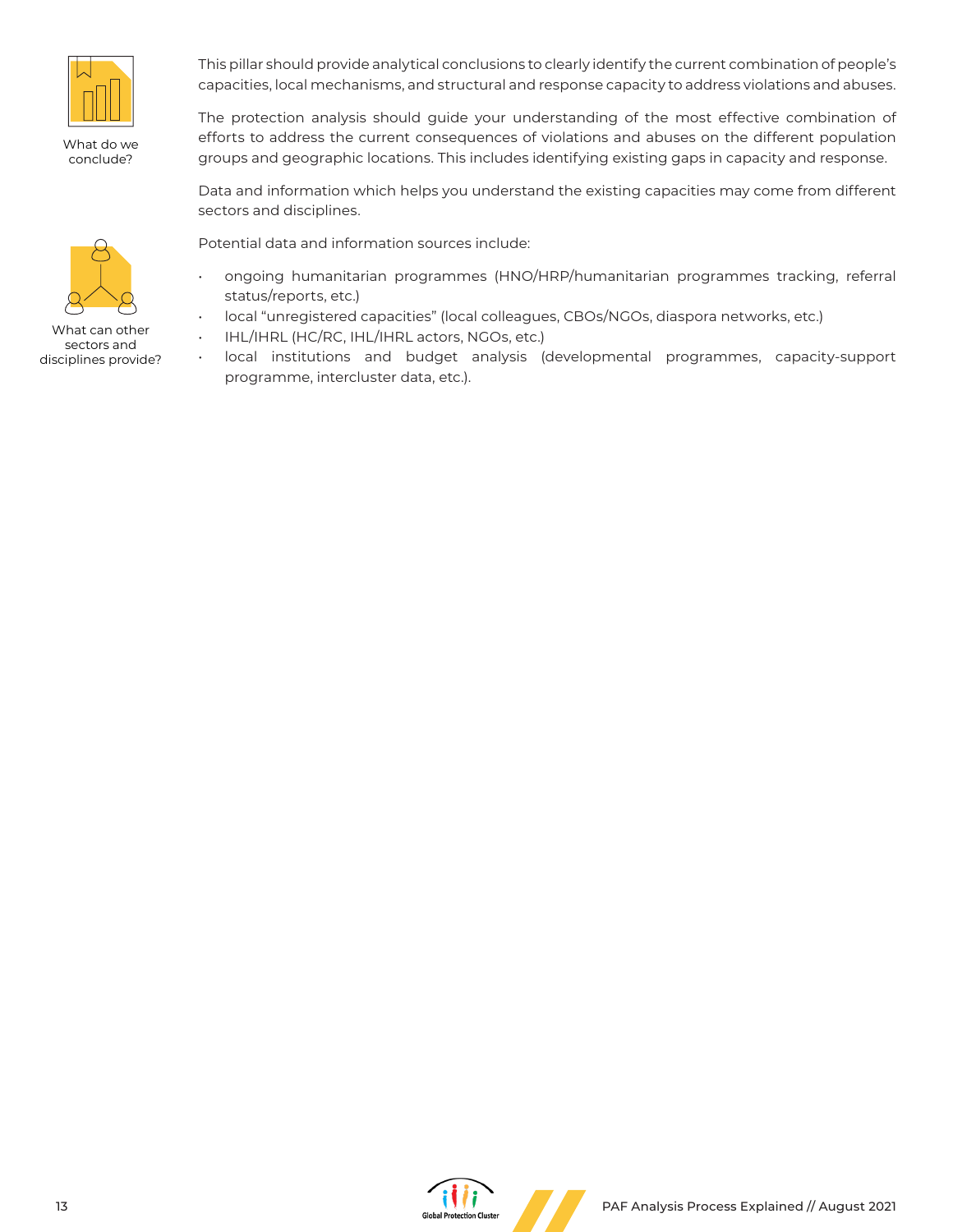## **Tips for a continuous protection analysis**

The organisational process described in the four pillars (and in the PAF Analysis workflow) corresponds with one cycle of a protection analysis process. Each time you complete the process, review it (informally or formally) with key stakeholders. Provide an opportunity for them to provide feedback on how to make the analysis more efficient and effective in future.

Build in peer/stakeholder review throughout the process. This ensures buy-in for the analysis, so people act on it, and it improves the quality of the analysis, with particular focus on engaging relevant sets of stakeholders at these stages:

- When defining requirements, to make sure analysis requirements are relevant to practical needs.
- At least twice during the analysis phase. Engage with stakeholders early to inform your thinking as you explore, describe, explain, interpret and anticipate. Engage with them again once you have a draft analysis ready but before it is communicated, to enable a final review and sense-check. If you focus only on reviewing completed documents, it will often be too late to act meaningfully on stakeholder feedback.
- Immediately after the Communicate phase, gather feedback that can inform the next iteration.

Adapt the timing and sequencing to ensure the analysis is timely and relevant for meeting your objectives. In particular, consider important decision-making moments and timelines when establishing the timing of your analysis and dissemination of analytical products. That is, if the goal is to feed into a monthly coordination meeting that happens on the last Wednesday of each month then there would be little point delivering a report on the first Monday of every third month. Time each step of the cycle to:

- Ensure outputs are ready in time to be most useful to the audience.
- Allow engagement with key stakeholders on their terms, when they are most able to engage.
- Ensure source reports (such as protection monitoring reports and OCHA monthly updates) are available and can be used in the analysis.

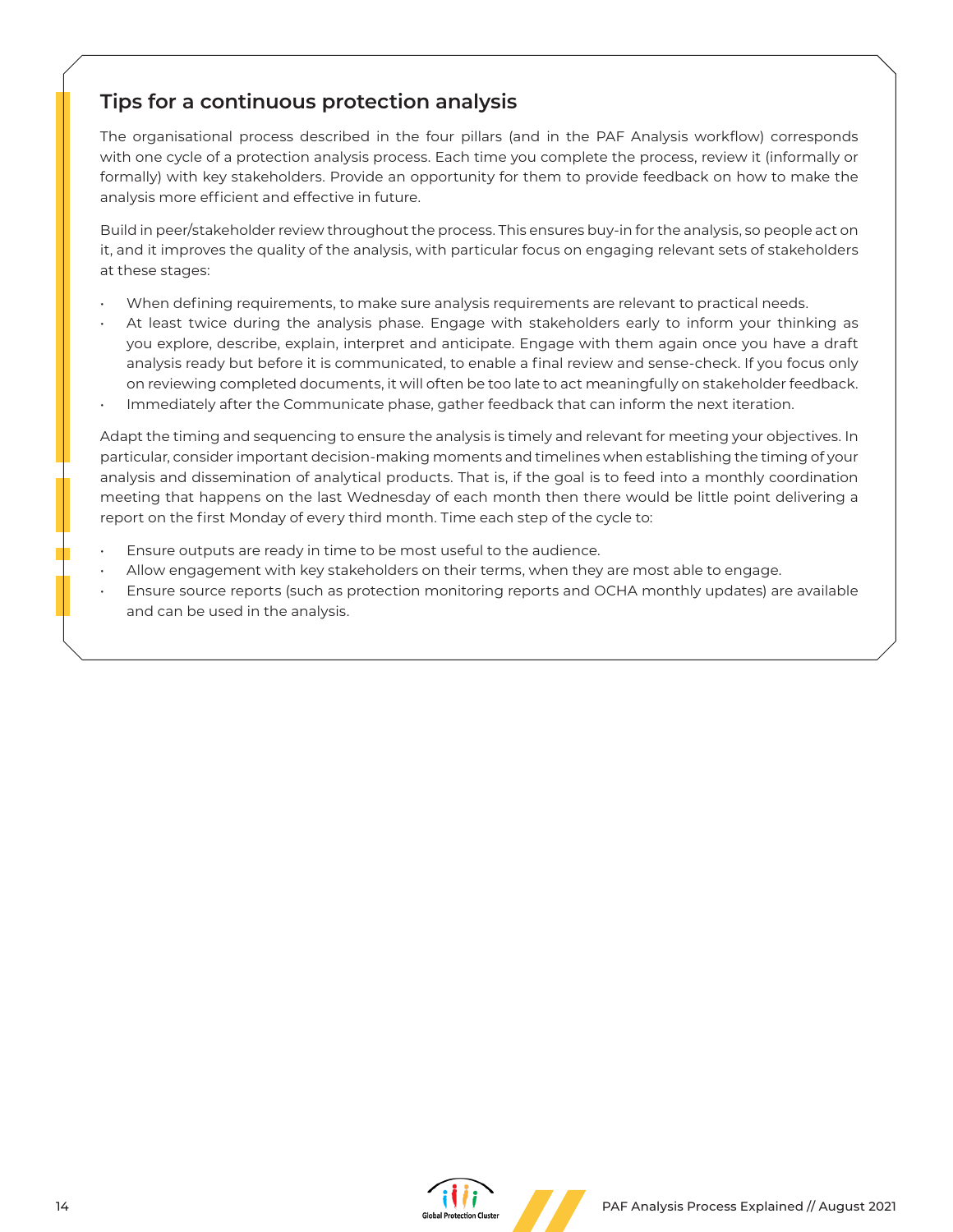# **Analytical conclusions: most significant protection risks and consequences**



Why is this important?

Use the protection analysis to determine priority protection threats and establish strategies to respond, which includes mobilising key actors for problem-solving around the priority risk. This step combines analysis findings from each pillar for an in-depth analysis of protection risks. Figure A2.10 illustrates how the analytical results of each pillar should guide the overall analytical conclusions.

Figure A2.10 **PAF sequence of analytical conclusions**





What key questions to ask? The questions *What? To whom? Why? When?* and *How?* should be used to sequence the information and present the results of the protection analysis.

The PAF guides the identification of priority protection risks, to prioritise resulting needs and situations, and anticipate future protection risks. At this stage the questions should be geared towards answering:

- What protection risks do the identified population groups face in each geographic location? How are these risks affecting impacted groups differently?
- How and which different factors of threats, vulnerabilities and capacities contribute to the protection risks affecting the population groups?
- What are the commitments and capacities of the actors holding specific responsibilities to address the identified protection risks?
- What are the measures (and coverage and status) to reduce or avoid exacerbating those risks, including to stop and prevent violations; avoid reinforcing existing patterns of violence, coercion or deliberate deprivation; and restore safety and dignity to people's lives?6